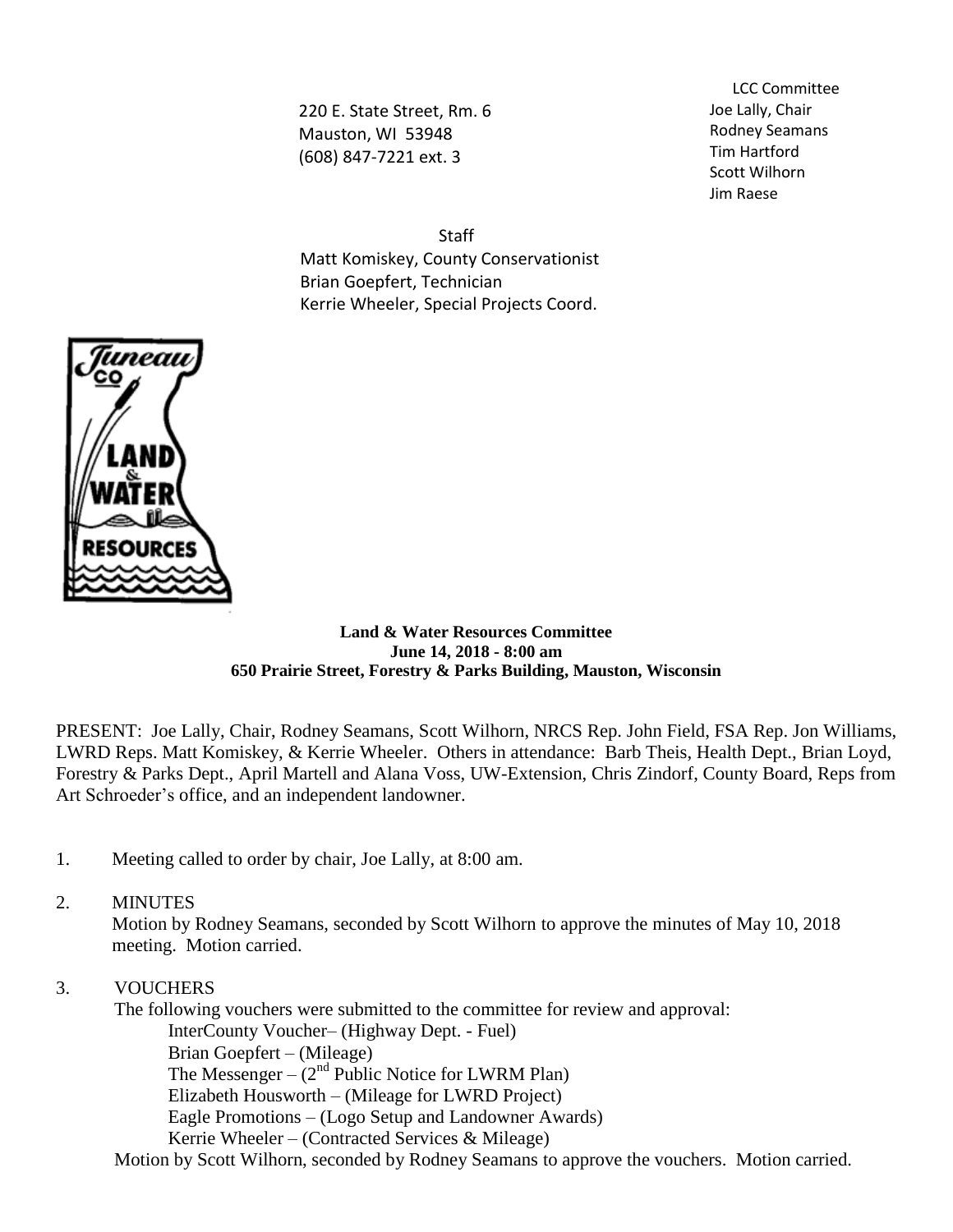#### 4. WILDLIFE DAMAGE ABATEMENT

o No Report

#### 5. NATURAL RESOURCES CONSERVATION SERVICE

- o NRCS is finally hiring employees State-Wide.
- o EQIP cover crop signup has 22 applications with an allocation of \$250,000. This is the most in the Southwest region of the State.
- o CSP 20 applications with 14 renewals, the most ever in Juneau County. They have to be in to the State Office by the end of June.

# **Page 1 of 3**

## 6. FSA REPORT

- o Deadline for ARC in 8/1/18. There are 1,000 farms that participate and 75% have been approved.
- o Crop reporting has started but it is a little behind because of the weather. So far 30% of the 1,500 who usually report have come in to report their crops.
- o Elections for a number of townships are being held this year. Anyone who is actively involved in agriculture can fill out a ballot
- o Continuous CRP signup has been announced. This along with CREP are the only types of CRP available at this time. One year extensions for contracts expiring this year are also available.
- o Jon Williams will be working in Columbia County through Shared Management starting this month and continuing for up to a year due to a retirement there.

# 7. WATER QUALITY DISCUSSION

- o EPA has been drilling test wells in Armenia. Chis and the political reps. wanted to know what does the County know and what are they doing about it.
- o Matt discussed information regarding the following: the majority of surface water in the County is impaired. The 10-year Land & Water Resource Management Plan preparation showed water quality is the number one public concern. He explained TMDL's. The groundwater nitrate levels will become an issue in the county. Funding was secured to start a project of well water sampling and Matt reviewed the project and how it was a collaboration between LWRD and the Health Department along with Wood County. U.W. Extension and Land Information also provided assistance. He gave the preliminary results of the testing. The next steps to the this project will be an official Press Release, educational seminars later in the summer, mapping locations and doing follow-up testing, looking at options for landowners, other educational opportunities regarding testing and documenting the private wells in the County.
- o There were a number of questions regarding specifics of where the high nitrates were coming from and the exact health issues but these are not questions that can be answered at this time. More information will be needed. Anyone who has health concerns should see their health care provider.

# 8. GRAZING PLAN APPROVAL

o A landowner wants to graze cattle on a CREP filter strip that also has a CREP perpetual easement. In order to graze the filter strip, he needs an approved NRCS grazing plan and approval from the LCC to allow this to be done. The CREP perpetual easement also has a wetland restoration that cannot be grazed and is excluded from the grazing plan.

Motion by Scott Wilhorn, seconded by Rodney Seamans to approve the NRCS grazing plan of this CREP filter strip that excludes the CREP wetland restoration. Motion Carried.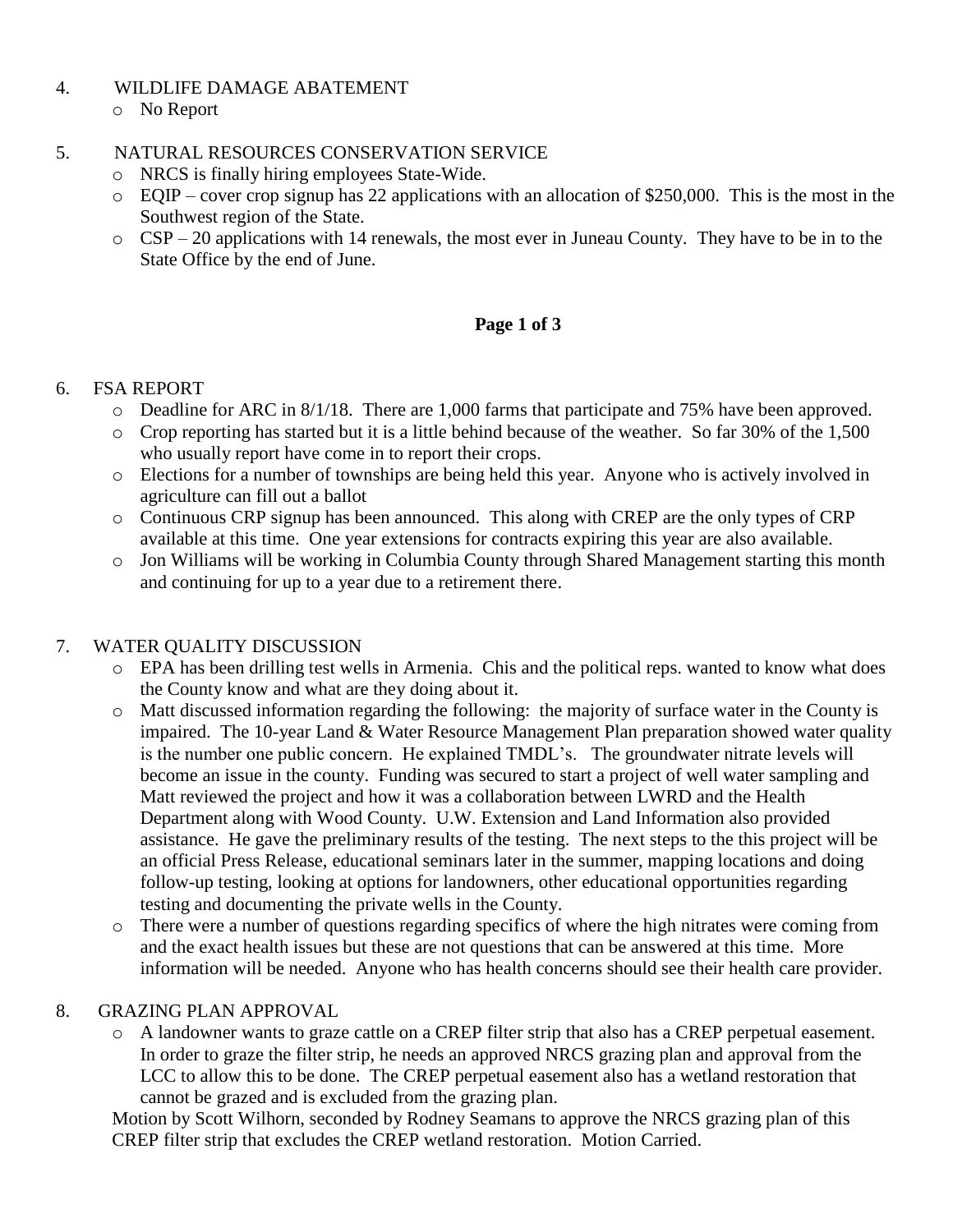#### 9. COST SHARE FUNDS DISCUSSION

o We have approximately 54% of our cost share funds possibly spoken for and some of these projects may not go in. LWRD should transfer some of these funds to another county who really need them. Even if landowners come in today to ask for a project, it would be difficult to get a contractor lined up to put in the practice. This will be re-visited at the next LCC meeting.

# 10. NEW EMPLOYEE/STAFFING CHANGES

o The LWRD received approval to hire a full time position from finance and personnel. This will now go to County Board for their approval and then the position will be advertised.

# **Page 2 of 3**

## 11. WILDERNESS/CASTLE ROCK PARK UPDATE

o The plants were installed at both parks and signs have been designed to put up at the parks to describe the project.

## 12. CONSTRUCTION UPDATE/RCPP DISCUSSION

- o Possible projects this year are a 2017 repair, 4 dams, 1 access road, a manure storage closure, some gutters and possible waterways. This would take about \$30,000 to \$40,000 of the available cost share dollars.
- o RCPP and Trout Unlimited will be able to help cost share streambank projects in Juneau County. Focus of staff could be placed on these projects and the corresponding upland practices for the rest of this year and into next year. Discussion on the pros and cons of cost sharing streambank practices.

# 13. ENFORCEMENT VS. ZONING DISCUSSION

o Last month the LCC decided the Department should take an enforcement approach. Matt & Brian talked with DNR and their recommendation is for the County to have citation authority and an ordinance that accepts state rules. The citations should not be less than \$1,000.00. The LCC decided that Matt should work with Corporation Counsel to come up with an Ordinance and Citation Authority to be approved by LCC and County Board.

#### 14. VEHICLE BIDS

o Bid requests went out for a second time for a truck to 4 vendors. One bid came back. This was a closed bid process so the bid was open today by Joe Lally.

Motion by Scott Wilhorn, seconded by Rodney Seamans to decline the vehicle bid offer opened June 14, 2018. Motion Carried.

o It was decided that Matt would take quotes for existing vehicles from further out geographically.

#### 15. NEW/OTHER BUSINESS

o Request by e-mail from Tim Hartford to change the meeting to a Tuesday or Friday. The LCC decided that at this time it would be too difficult to change the so many peoples' schedules since the LCC and U.W. Extension meet on the same day. For now the LCC and U.W. Extension will continue to meet the second Thursday of the month.

#### 16. Next meeting was set for **July 12, 2018** at **8:00 am - PLACE TBD**